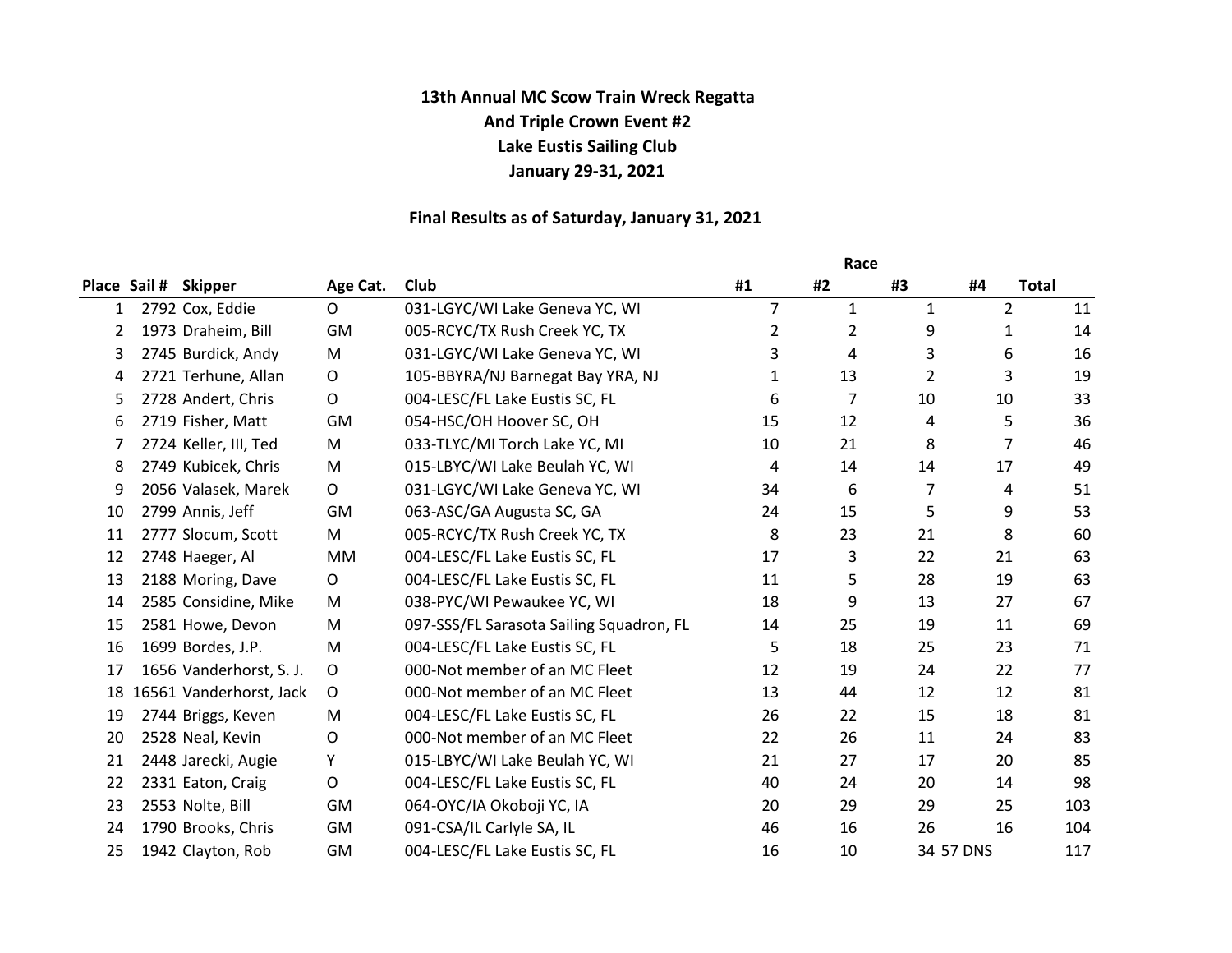# 13th Annual MC Scow Train Wreck Regatta And Triple Crown Event #2 Lake Eustis Sailing Club January 29-31, 2021

## Final Results as of Saturday, January 31, 2021

|    |              |                        |              |                                          | Race   |           |           |    |               |              |
|----|--------------|------------------------|--------------|------------------------------------------|--------|-----------|-----------|----|---------------|--------------|
|    | Place Sail # | <b>Skipper</b>         | Age Cat.     | Club                                     | #1     | #2        |           | #3 | #4            | <b>Total</b> |
| 26 |              | 2775 Wynkoop, Robert   | GM           | 099-PYC/CT Pettipaug YC, CT              |        | 45        | 34        | 23 | 15            | 117          |
| 27 |              | 2132 Bradley, Sean     | $\mathsf{O}$ | 105-BBYRA/NJ Barnegat Bay YRA, NJ        |        | 36        | 20        |    | 6 57 DNS      | 119          |
| 28 |              | 2127 Schroeder, Gary   | M            | 014-MYC/MO Missouri YC, MO               |        | 31        | 30        | 27 | 34            | 122          |
| 29 |              | 2770 Howell, John      | GM           | 050-LNYC/NC Lake Norman YC, NC           |        | 28        | 39        | 30 | 26            | 123          |
| 30 |              | 1185 Echols III, Mont  | M            | 101-SYC/LA Southern YC, LA               |        | 23        | 37        | 35 | 29            | 124          |
| 31 |              | 2100 Johnson, Dave     | $\mathsf O$  | 004-LESC/FL Lake Eustis SC, FL           |        | 9         | 11 57 DNS |    | <b>57 DNS</b> | 134          |
| 32 |              | 2297 Haan, Art         | M            | 103-ISC/IN Indianapolis SC, IN           |        | 35        | 32        | 36 | 31            | 134          |
| 33 |              | 2693 Helmick, Dave     | GM           | 004-LESC/FL Lake Eustis SC, FL           |        | 49 57 DNC |           | 18 | 13            | 137          |
| 34 |              | 2201 Sayler, Lee       | MM           | 004-LESC/FL Lake Eustis SC, FL           |        | 25        | 17        |    | 39 57 DNS     | 138          |
| 35 |              | 2329 Harper, Don       | M            | 004-LESC/FL Lake Eustis SC, FL           |        | 32        | 31        | 40 | 35            | 138          |
| 36 |              | 2733 Searles, Jamie    | GM           | 022-WBYC/MN White Bear YC, MN            |        | 42        | 8         |    | 32 57 DNS     | 139          |
| 37 |              | 854 Yoder, Reno        | Y            | 106-AYC/OH Atwood YC, OH                 |        | 33        | 28        | 47 | 39            | 147          |
| 38 |              | 1794 Rippel, Tyler     | $\mathsf O$  | 106-AYC/OH Atwood YC, OH                 |        | 29        | 45        | 41 | 38            | 153          |
| 39 |              | 2700 Fader, Steve      | GM           | 045-CLSA/OH Cowan Lake SC, OH            |        | 50        | 33        | 43 | 32            | 158          |
| 40 |              | 1372 Cole, Bob         | GM           | 004-LESC/FL Lake Eustis SC, FL           |        | 38        | 43        | 44 | 33            | 158          |
| 41 |              | 2454 Erdman, Jake      | 0            | 024-WLYC/MI White Lake YC, MI            |        | 30 57 DNF |           |    | 16 57 DNS     | 160          |
| 42 |              | 1976 Sepanski, John    | M            | 091-CSA/IL Carlyle SA, IL                |        | 37        | 38        |    | 31 57 DNS     | 163          |
| 43 |              | 2614 Boho, Steve       | M            | 004-LESC/FL Lake Eustis SC, FL           | 57 TLE |           | 46        | 33 | 28            | 164          |
| 44 |              | 2320 Newland, Robert   | M            | 004-LESC/FL Lake Eustis SC, FL           |        | 19        | 35 57 DNS |    | <b>57 DNS</b> | 168          |
| 45 |              | 1724 Beavers, Neil     | $\mathsf O$  | 106-AYC/OH Atwood YC, OH                 |        | 44 57 TLE |           | 37 | 30            | 168          |
| 46 |              | 2176 Parmentier, Jules | МM           | 004-LESC/FL Lake Eustis SC, FL           |        | 48        | 42        | 42 | 37            | 169          |
| 47 |              | 1476 Van Enige, Rick   | M            | 097-SSS/FL Sarasota Sailing Squadron, FL |        | 27        | 41        |    | 45 57 DNF     | 170          |
| 48 |              | 2683 Felis, Ken        | GM           | 004-LESC/FL Lake Eustis SC, FL           |        | 41        | 36        |    | 38 57 DNS     | 172          |
| 49 |              | 1893 Ward, Jim         | <b>GM</b>    | 068-BYSC/SC Beaufort Y & SC, SC          |        | 47 57 TLE |           | 46 | 36            | 186          |
| 50 |              | 2023 Vicini, Joseph    | GM           | 000-Not member of an MC Fleet            |        | 52        | 40        |    | 48 57 DNF     | 197          |